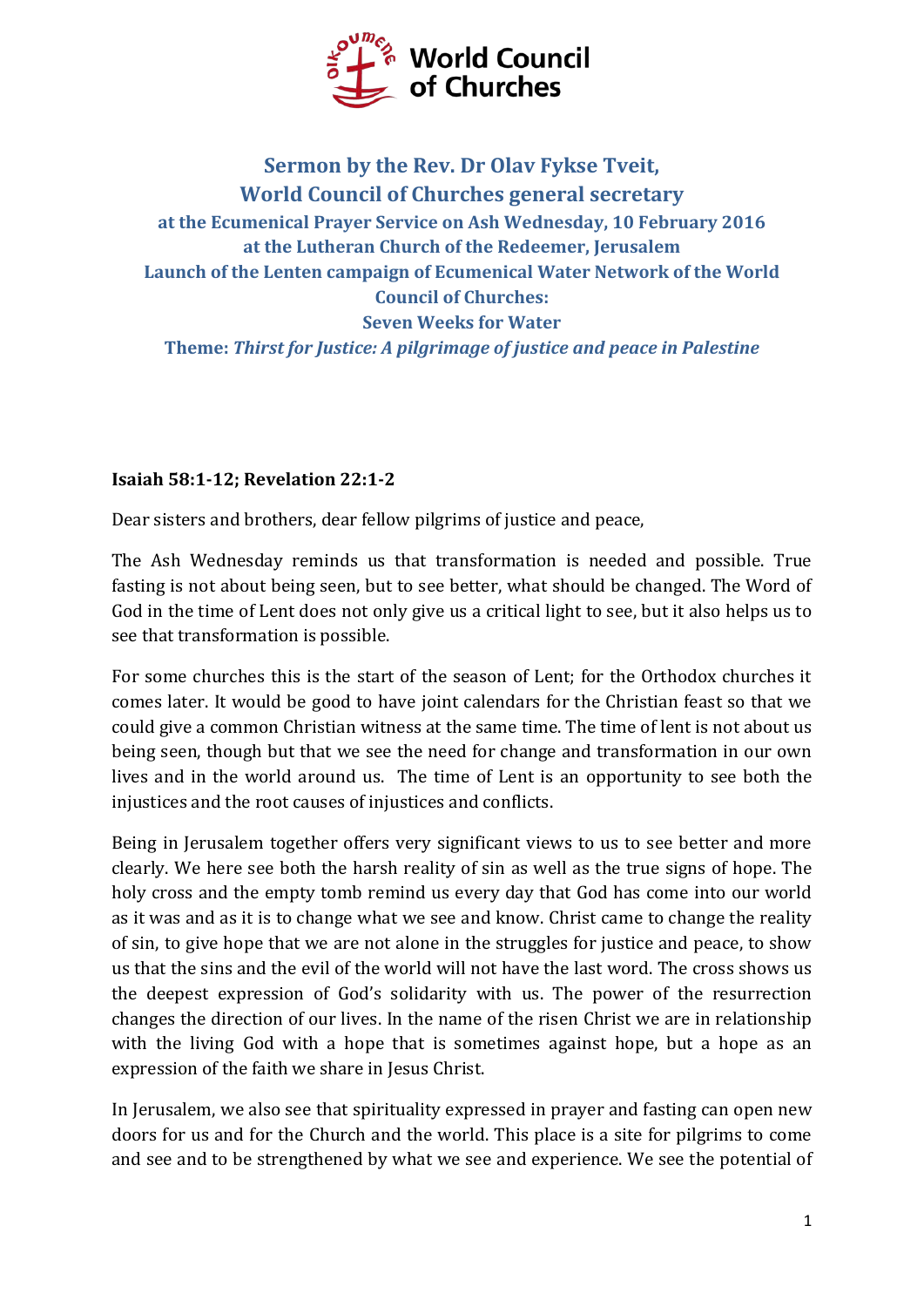people of different lands and of different faiths coming to search for conversion, for healing, for transformation. Almost all the religions in the world have some occasions where the faith communities are encouraged to fast. Fasting during the Lenten period is a common practice in many Christian traditions.

In Jerusalem, we also see the hard realities that are not like the ones we hope and pray for. A diplomat once said after visiting Jerusalem that he believed at least one sentence in the Bible, "He is not here." This critical word also helps us to see that the visions for the city of Jerusalem are not fulfilled in the way many things currently happen.

The Seven Weeks for Water campaign particularly makes us able to see the justice and peace which are lacking as we are shown what the consequences of occupation and unfair sharing of resources lead to.

Today, we have gathered here in the Holy Land, which has given birth to three major religions of the world. "And yet, in this holy place, we have confronted a most unholy reality: the terrible suffering of the Palestinian people from lack of clean water and adequate sanitation. And what is lacking in Palestine is not water; what is lacking is justice. The Palestinian people thirst for water justice." *[\(Statement of the Ecumenical](https://www.oikoumene.org/en/resources/documents/wcc-programmes/justice-diakonia-and-responsibility-for-creation/climate-change-water/ewn-jerusalem-statement?set_language=en)  [Water Network of WCC, 2014\)](https://www.oikoumene.org/en/resources/documents/wcc-programmes/justice-diakonia-and-responsibility-for-creation/climate-change-water/ewn-jerusalem-statement?set_language=en).*

We read the second scripture passage from the Book of Revelation. John gets the vision of the New Jerusalem, where "the Angel showed him the river of the water of life, bright as crystal, flowing from the throne of God and of the Lamb through the middle of the street of the city". Bishop Munib Younan, who has contributed to this year's Seven Weeks for Water Lenten reflections, elaborating on this texts says, "But as I sit in my church office here in Jerusalem, I know very well there is no such river flowing through the city. Here in Jerusalem and the Holy Land, we are still thirsty for healing. We are still thirsty for peace."

We heard today the voices from Palestine with regards to the water crisis, that, the most vulnerable communities have available as little as 20 litres of water per day/per person, just one-fifth of the minimum required to meet their daily needs (WHO recommends 100 litres/day/person).

The advocacy group of Palestine, **EWASH**, says that on an average, Ramallah receives more rainfall than London. However, the average per capita water consumption in London is 150 litres/day compared to that of only 70 litres/day for an average Palestinian. On the other hand, the per capita consumption for Israel is 300 litres/day. 80% of the ground water from Palestine's mountain aquifer is pumped underneath all the way to Israel; and, the Palestinians are left with only 20% of the available water. Some communities in West Bank have to pay up to 2/3 of their income to buy bottled water, which is the only option. This is unacceptable!

Another report from EWASH said that only 1.5% of the applications by the Palestinians for digging wells and other water facilities in Area C have been approved by Israeli authorities over the [past 4 years.](https://twitter.com/Thirsty4Justice/status/694538090086531072/photo/1?ref_src=twsrc%5Etfw)

Access to clean water is a basic human need and a basic human right.